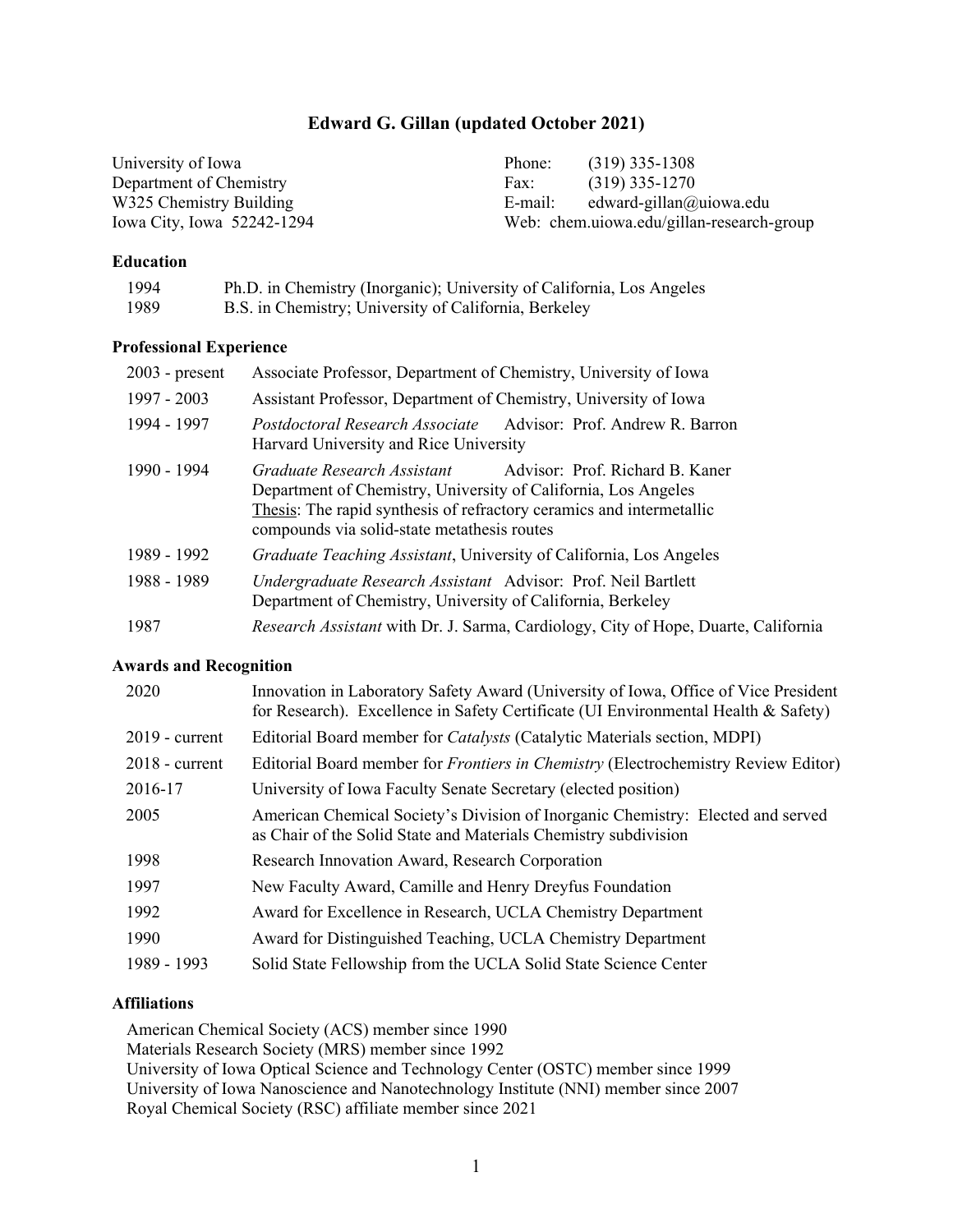## **Teaching and Student Mentoring at the University of Iowa**

**UI Teaching Summary (past 5 years out of 24 years)**: Courses for primarily undergraduates (1xxx or 3xxx) and graduates (5xxx). Student ACE (Assessing the Classroom Environment) scores for each course are on a scale of 0 (strongly disagree) to 6 (strongly agree). Gillan has taught seven different Chemistry department courses since 1997.

| <b>Semester</b>  | Advisees <sup>1</sup><br><b>UG/Grad</b> | <b>Chemistry Course Number and Title</b><br>(lecture team instructors noted after title) | <b>Students</b><br><b>Enrolled</b> | <b>ACE</b> scores<br>$(resposes)^2$ |
|------------------|-----------------------------------------|------------------------------------------------------------------------------------------|------------------------------------|-------------------------------------|
|                  |                                         |                                                                                          |                                    |                                     |
| Spring 2021      | 0/3                                     | 1110 - Principles of Chem I (w/ Becker, Sinnwell)                                        | 628                                | 5.43(112)                           |
| <b>Fall 2020</b> | 0/5                                     | 1110 - Principles of Chem I (w/ Forbes, Mason, Small)                                    | 1025                               | 5.22(171)                           |
| Spring 2020      | 0/5                                     | 1110 - Principles of Chem I (w/ Cole, Geng)                                              | 726                                | 5.53(79)                            |
| <b>Fall 2019</b> | 0/7                                     | 5206 - Solid State and Materials Chemistry                                               | 18                                 | 5.67(12)                            |
|                  |                                         | 1000 - First-Year Seminar: Making Stuff: Stronger,<br>Smaller, Cleaner, Smarter          | 16                                 | 5.70(14)                            |
| <b>Fall 2018</b> | 0/10                                    | 3530 - Inorganic Chemistry Laboratory                                                    | 17                                 | 5.76(8)                             |
| Spring 2018      | 1/6                                     | 1110 - Principles of Chem I (Lead, w/ Mason, Alexeeva)                                   | 711                                | 5.32(282)                           |
| <b>Fall 2017</b> | 0/5                                     | 3530 - Inorganic Chemistry Laboratory                                                    | 23                                 | 5.18(15)                            |
| Spring 2017      | 0/4                                     | 5206 - Solid State and Materials Chemistry                                               | 17                                 | 5.38 (15)                           |
| <b>Fall 2016</b> | 0/4                                     | 3530 - Inorganic Chemistry Laboratory                                                    | 22                                 | 5.65(9)                             |

# **Students and Research Associates Supervised**

| a. Ph.D. candidates   | <b>Years in group</b>   | Outcomes or next position after leaving UI                                                                                                                         |
|-----------------------|-------------------------|--------------------------------------------------------------------------------------------------------------------------------------------------------------------|
| Ishanka Liyanage      | Dec. $2018$ - current   | Post-comp status                                                                                                                                                   |
| Janaka Abeysinghe     | Dec. $2017$ - current   | Post-comp status                                                                                                                                                   |
| Matthew Lovander      | Dec. 2012 - current     | 2019 M.S., post-comp, co-advised with Prof. Johna Leddy,<br>currently instructor at Sioux Falls community college                                                  |
| Nathan Black          | Jan. 2015 - Aug. 2020   | 2019 Ph.D., NRC Fellow (2017-18), F19 UI Ballard Fellow,<br>current safety staff member at LBL in California                                                       |
| Suparno Nandi         | Oct. 2018 - Dec. 2020   | 2020 Ph.D., co-advisor Prof. Mishtu Dey, Emory postdoc                                                                                                             |
| Mortezaali Razzaghi   | Oct. 2018 - March. 2020 | 2020 Ph.D., co-advisor Prof. Mishtu Dey, UI postdoc                                                                                                                |
| <b>Ashley Flores</b>  | Dec. 2015- April 2020   | 2018 M.S., 2019 UI adjunct instructor, lab manager at UCSB                                                                                                         |
| Majid Nada            | Jan. 2017 - July 2019   | 2019 Ph.D., co-advised with Prof. Sarah Larsen, 2019-20 UI<br>visiting professor, staff scientist UI Hygienics Lab                                                 |
| Ashley Schneider      | Dec. $2018 - Aug. 2019$ | joined the new Williams research group                                                                                                                             |
| Anthony Montoya       | Dec. $2011 - Jan. 2019$ | 2018 Ph.D., GAANN Fellow (2016-18), 2019 postdoc<br>Argonne Nat. Lab                                                                                               |
| Nathaniel Coleman Jr. | Dec. 2008 - Jan. 2016   | 2015 Ph.D. & postdoc, GAANN Fellow (2008-10), 2016<br>KSU postdoc, 2017 community college instructor, 2018-19<br>University of Toledo lecturer and lab coordinator |
| Andrew Zimmerman      | Aug. 2007 - Dec. 2012   | 2012 M.S., chemist/consultant                                                                                                                                      |
| Allen Wu              | June 2010 - June 2011   | co-advisor Grassian, PhD. student at Univ. S. Dakota                                                                                                               |
| <b>Brian Barry</b>    | Dec. 2004 - Jan. 2010   | 2010 Ph.D.; postdoc: Univ. New Mexico/Sandia, St. Mary's<br>(Canada); 2014 Asst. Prof. of Chemistry at UW - Platteville                                            |
| James Holst           | Dec. 2003 - May 2009    | 2009 Ph.D., postdoc - Univ. of Liverpool, employed at<br>Aldrich Co. and now Donaldson                                                                             |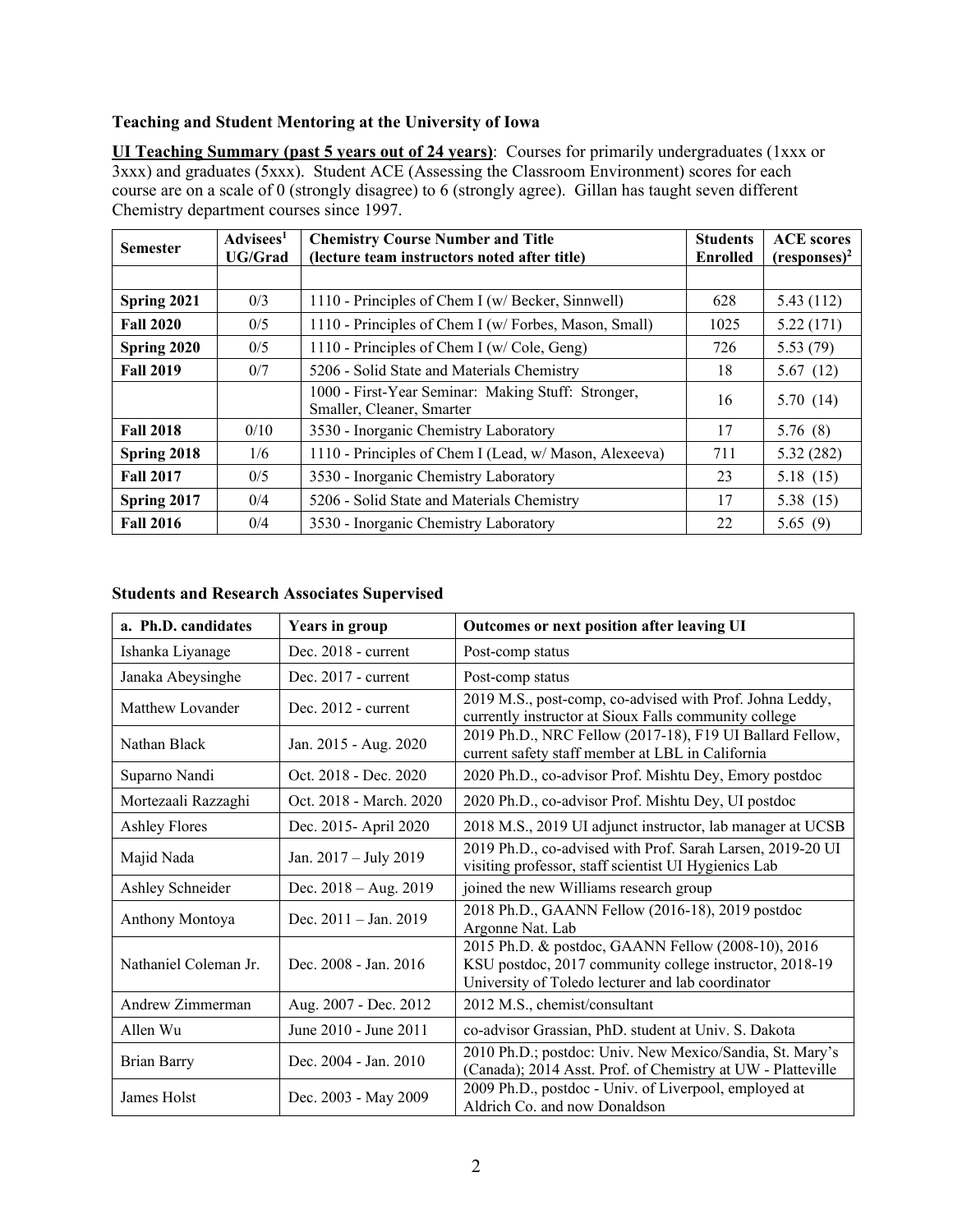| Sujith Perera                                                       | May 2002 - May 2007   | 2007 Ph.D., postdoc at Univ. of Akron, now at Lubrizol Inc.                                                    |
|---------------------------------------------------------------------|-----------------------|----------------------------------------------------------------------------------------------------------------|
| Jonglak Choi                                                        | Dec. 2000 - May 2007  | 2006 Ph.D., 2007 postdoc, postdoc at Univ. New Orleans<br>and NCSU, employed at Cree and Natural Fiber Welding |
| Dale Miller                                                         | Dec. 1999 - May 2006  | 2004 Ph.D., 04-06 postdoc; postdoc NRL in Washington,<br>DC then at RedX Defense in DC, now a patent examiner  |
| Scott Cullison                                                      | Dec. 1997 - May 2000  | 2000 M.S., high school chemistry teacher in VA                                                                 |
| b. Postdoctoral associates and visiting scientists                  |                       |                                                                                                                |
| Dr. Jianjun Wang                                                    | $2000 - 2002$         | Employed by Intel Corp.(Chandler, AZ)                                                                          |
| Dr. Luke Grocholl                                                   | $2000 - 2002$         | Employed by Aldrich Co. (Milwaukee, WI)                                                                        |
| Prof. Dean Katahira                                                 | Fall 2000             | Returned to Ripon College chemistry faculty                                                                    |
| c. Undergraduates $(2016 - 2021, \text{ out of } 21 \text{ total})$ |                       |                                                                                                                |
| Hannah Barmore                                                      | summer 2021 - present | UI NSF-REU student from UI Chemical Engineering,<br>continuing as a research assistant                         |
| Anna Kolln                                                          | summer 2019           | UI NSF-REU student (from Dartmouth College)                                                                    |
| <b>Tristan Freese</b>                                               | Jan 2019 - May 2019   | UI undergrad                                                                                                   |
| Matt Mohacey                                                        | summer 2018           | UI NSF-REU student (from University of Pittsburgh)                                                             |
| Colin Slattery                                                      | Jan. - May 2018       | UI undergrad                                                                                                   |
| David Ciota                                                         | summer 2017           | UI NSF-REU student (from Drake University), Ph.D.<br>program at Arizona State University                       |
| Dan Waterhouse                                                      | Jan. 2016 – May 2016  | 2016 B.S. in Chemistry                                                                                         |

# **Scholarship - Publications, Presentations, and Research Funding**

### **Publications - Peer Reviewed from University of Iowa work (\* = undergrad) - 37 out of 50 total**

50) Petronek, M. S.; St. Aubin, J. J.; Lee, C. Y.; Spitzl, D. R., Gillan, E. G.; Allen, B. G.; Magnotta, V. A., Quantum chemical insight into the effects of the local electron environment on T2\*-based MRI," *submitted* (collaboration with UI Radiology and Radiation Oncology).

49) "Rapid and energetic solid-state metathesis reactions for iron, cobalt, and nickel boride formation and their application as bifunctional water splitting electrocatalysts," Abeysinghe, J. P.; Kölln, A. F.\*; Gillan, E. G., *ACS Materials Au*, submitted August **2021** (under revision).

48) "Linking solid state reduction mechanisms to size-dependent reactivity of metal oxide oxygen carriers for chemical looping combustion," Alalwan, H. A.; Augustine, L. J.; Hudson, B. G.; Abeysinghe, J. P.; Gillan, E. G.; Mason, S. E.; Grassian, V. H.; Cwiertny, D. M., *ACS Appl. Energy Mater.* **2021**, 4, 2, 1163–1172. https://doi.org/10.1021/acsaem.0c02029.

47) "Mechanochemically-assisted solvent-free and template-free synthesis of zeolites ZSM-5 and mordenite," Nada, M. H.; Larsen, S. C.; Gillan, E. G., *Nanoscale Adv.* (RSC), **2019**, *1*, 3918-3928. http://dx.doi.org/10.1039/C9NA00399A

46) "Solvent-free synthesis of crystalline ZSM-5 zeolite: Investigation of mechanochemical pre-reaction impact on growth of thermally stable zeolite structures," Nada, M. H.; Larsen, S. C.; Gillan, E. G., *Solid State Sci.* **2019**, 94, 15-22. https://doi.org/10.1016/j.solidstatesciences.2019.05.009

45) "Phosphorus-rich metal phosphides: Direct and tin-flux assisted synthesis and evaluation as hydrogen evolution electrocatalysts," Coleman Jr., N.; Lovander, M. D.; Leddy, J.; Gillan, E. G., *Inorg. Chem.* **2019**, *58 (8)*, 5013-5024. http://dx.doi.org/10.1021/acs.inorgchem.9b00032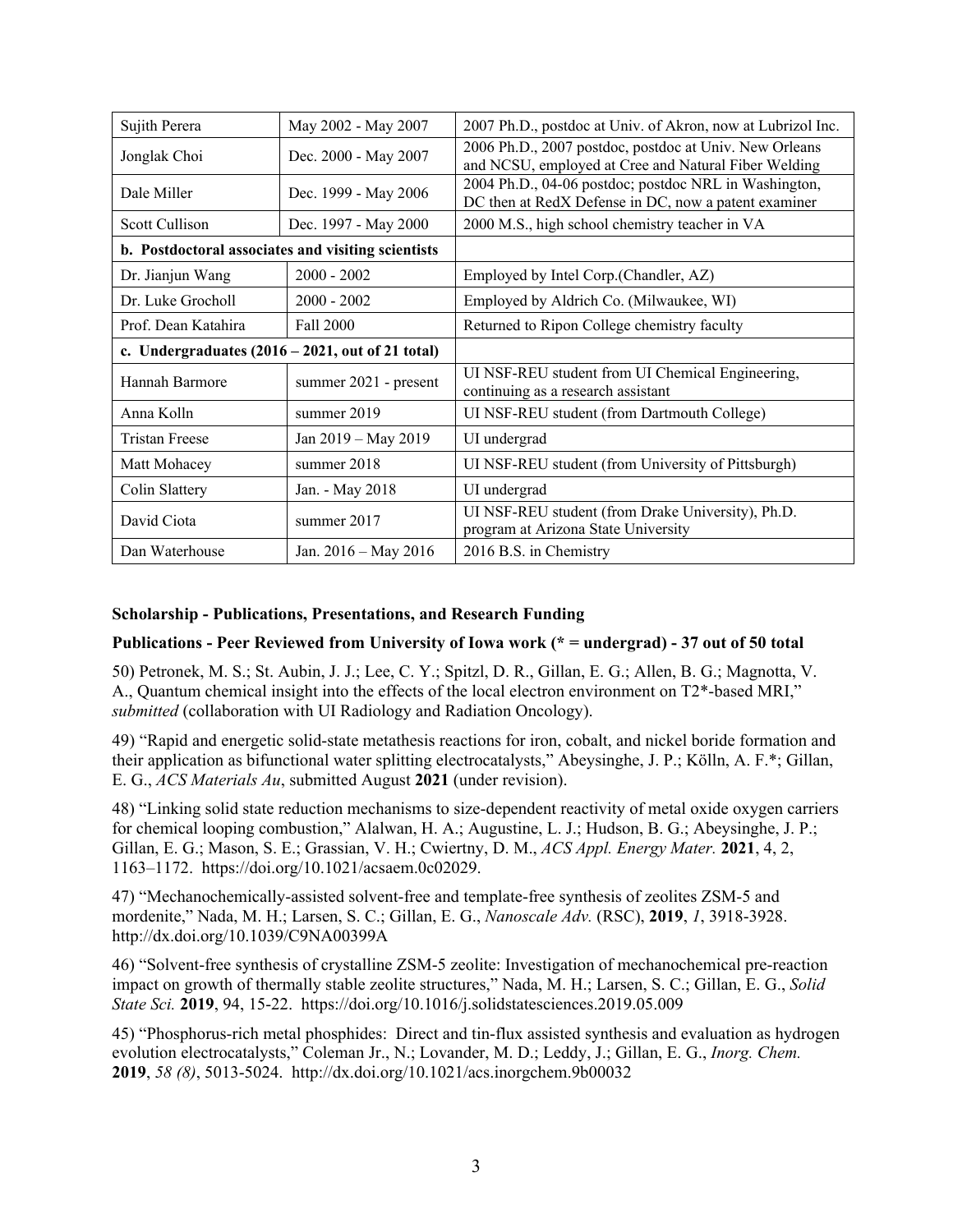44) "Photocatalytic carbon nitride materials with nanoscale features synthesized from the rapid and lowtemperature decomposition of trichloromelamine," Montoya, A. T.; Gillan, E. G., *ACS Appl. Nano Mater.* **2018**, *1*, 5944-5956. http://dx.doi.org/10.1021/acsanm.8b01670

43) "Mechanochemical reaction pathways in solvent-free synthesis of ZSM-5," Nada, M. H.; Gillan, E. G.; Larsen, S. C., *Microporous Mesoporous Mater.* **2019**, *276*, 23-28 (online Sept. 2018). http://dx.doi.org/10.1016/j.micromeso.2018.09.009

42) "Botanically templated monolithic macrostructured zinc oxide materials for photocatalysis," Black, N. M.; Ciota, D. S.; Gillan, E. G., *Inorganics* **2018**, *6*, 103 (16 pages). http://dx.doi.org/10.3390/inorganics6040103

41) "Enhanced photocatalytic hydrogen evolution from transition-metal surface-modified  $TiO<sub>2</sub>$ ." Montoya, A. T.; Gillan, E. G., *ACS Omega* **2018**, *3*, 2947-2955. http://dx.doi.org/10.1021/acsomega.7b02021

40) "Rapid solid-state metathesis route to transition-metal doped titanias," Coleman Jr., N; Perera, S.; Gillan, E. G., *J. Solid. State Chem.* **2015**, *232*, 241-248. http://dx.doi.org/10.1016/j.jssc.2015.09.028

39) "Titania and silica materials derived from chemically dehydrated porous botanical templates," Zimmerman, A. B.; Nelson, A. M.\*; Gillan, E. G. *Chem. Mater.* **2012**, *24*, 4301-4310. http://dx.doi.org/10.1021/cm3016534

38) "Sulfur dioxide adsorption on ZnO nanoparticles and nanorods," Wu, C.-M.; Baltrusaitis, J.; Gillan, E. G.; Grassian, V. H. *J. Phys. Chem. C* **2011**, *115*, 10164-10172. http://dx.doi.org/10.1021/jp201986j

37) "A general and flexible synthesis of transition-metal polyphosphides via PCl<sub>3</sub> elimination," Barry, B. M.; Gillan, E. G. *Chem. Mater.* **2009**, *21*, 4454-4461. http://dx.doi.org/10.1021/cm9010663

36) "Solvothermal metal azide decomposition routes to nanocrystalline metastable nickel, iron, and manganese nitrides," Choi, J.; Gillan, E. G. *Inorg. Chem.* **2009**, *48*, 4470-4477. http://dx.doi.org/10.1021/ic900260u

35) "From triazines to heptazines: Deciphering the local structure of amorphous nitrogen-rich carbon nitride materials," Holst, J. R.; Gillan, E. G. *J. Am. Chem. Soc.* **2008**, *130*, 7373-7379. http://dx.doi.org/10.1021/ja709992s

34) "Low-temperature solvothermal synthesis of phosphorus-rich transition-metal phosphides," Barry, B. M.; Gillan, E. G. *Chem. Mater.* **2008**, *20*, 2618-2620. http://dx.doi.org/10.1021/cm703095z

33) "A facile solvothermal route to photocatalytically active nanocrystalline anatase  $TiO<sub>2</sub>$  from peroxide precursors," Perera, S.; Gillan, E. G. *Solid State Sci.* **2008**, *10*, 864-872. http://dx.doi.org/10.1016/j.solidstatesciences.2007.10.032

32) "Rapid and exothermic solid-state synthesis of metal oxyhalides and their solid solutions via energetic metathesis reactions," Perera, S.; Zelenski, N. A.\*; Pho, R. E.\*; Gillan, E. G. *J. Solid State Chem.* **2007**, *180*, 2916 - 2925. http://dx.doi.org/10.1016/j.jssc.2007.08.005

31) "Nitrogen-rich carbon nitride network materials via the thermal decomposition of 2,5,8-triazido-*s*heptazine," Miller, D. R.; Holst, J. R; Gillan, E. G., *Inorg. Chem.* **2007**, *46*, 2767 - 2774. http://dx.doi.org/10.1021/ic061296y

30) "Low-temperature solvothermal synthesis of nanocrystalline indium nitride and Ga-In-N composites from the decomposition of metal azides," Choi, J.; Gillan, E. G. *J. Mater. Chem.* **2006**, 16, 3774 - 3784. http://dx.doi.org/10.1039/b608204

29) "Synthesis of nanocrystalline  $TiO<sub>2</sub>$  and reduced titanium oxides via rapid and exothermic metathesis reactions," Perera, S.; Zelenski, N.\*, Gillan, E. G. *Chem. Mater.* **2006,** *18*, 2381 - 2388. http://dx.doi.org/10.1021/cm0528328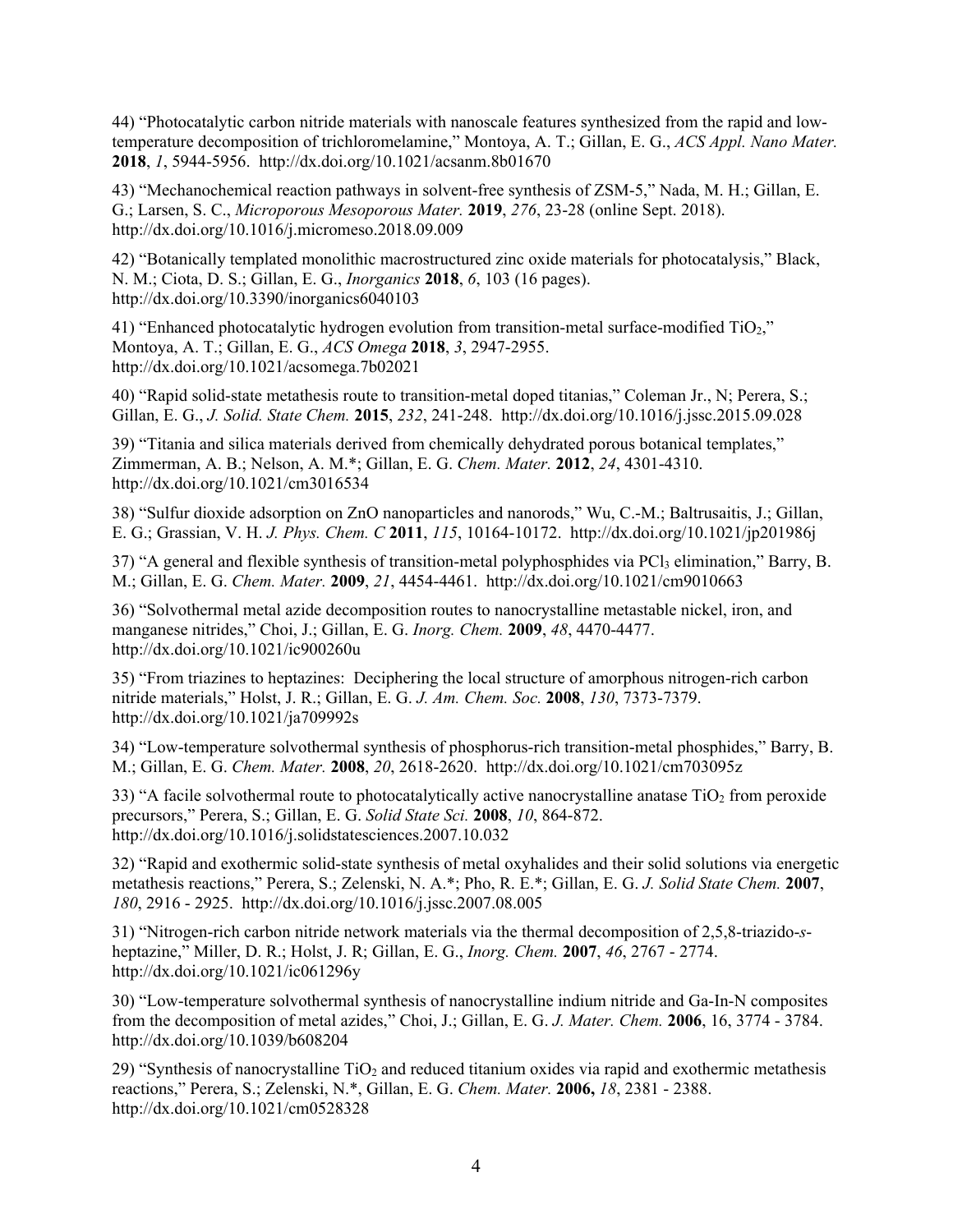28) "High-temperature stabilized anatase  $TiO<sub>2</sub>$  from an aluminum-doped  $TiCl<sub>3</sub>$  precursor," Perera, S.; Gillan, E. G. *Chem. Commun.* **2005**, 5988 - 5990. http://dx.doi.org/10.1039/b512148e

27) "Structure of nanocrystalline GaN from X-ray diffraction, Rietveld and atomic pair distribution function analyses," Petkov, V.; Gateshki, M.; Choi, J.; Gillan, E. G.; Ren, Y. *J. Mater. Chem.* **2005**, *15*, 4654 - 4659. http://dx.doi.org/10.1039/b509577h

26) "Solvothermal synthesis of nanocrystalline copper nitride from an energetically unstable copper azide precursor," Choi, J.; Gillan, E. G. *Inorg. Chem.* **2005**, *44*, 7385 - 7393. http://dx.doi.org/10.1021/ic050497j

25) "Synthesis and structure of 2,5,8-triazido-s-heptazine: An energetic and luminescent precursor to nitrogen-rich carbon nitrides," Miller, D. R.; Gillan, E. G. *J. Am. Chem. Soc*. **2004**, 126, 5372 - 5373. http://dx.doi.org/10.1021/ja048939y

Profiled in an article in *Chemical and Engineering News*, May 31, 2004, pp. 34 - 35.

24) "Rapid solid-state synthesis of titanium aluminides," Blair, R. G.; Gillan, E. G.; Nguyen, N. K. B.; Daurio, D.; Kaner, R. B. *Chem. Mater.* **2003**, *15*, 3286 - 3293. http://dx.doi.org/10.1021/cm021829a

23) "Deposition of carbon nitride films from single-source *s*-triazine precursors," Wang, J.; Miller, D. R.; Gillan, E. G. *Carbon* **2003**, *41*, 2031 - 2037. http://dx.doi.org/10.1016/S0008-6223(03)00213-6

22) "Synthesis of sub-micron silver and silver sulfide particles via solvothermal silver azide decomposition," Grocholl, L.; Wang, J.; Gillan, E. G. *Mater. Res. Bull.* **2003**, *38*, 213 - 220. http://dx.doi.org/10.1016/S0025-5408(02)01028-0

21) "Low-temperature deposition of carbon nitride films from a molecular azide,  $(C_3N_3)(N_3)$ <sub>3</sub>," Wang, J.; Gillan, E. G. *Thin Solid Films* **2002**, *42*, 62 - 68. http://dx.doi.org/10.1016/S0040-6090(02)00982-3

20) "Photoluminescent carbon nitride films grown by vapor transport of carbon nitride powders," Wang, J.; Miller, D. R.; Gillan, E. G. *Chem. Commun.* **2002**, 2258 - 2259. http://dx.doi.org/10.1039/b207041c

19) "Facile azidothermal metathesis route to gallium nitride nanoparticles," Wang, J.; Grocholl, L.; Gillan, E. G. *Nano Lett.* **2002**, *2*, 899 - 902. http://dx.doi.org/10.1021/nl0256356

18) "Rapid, facile synthesis of nitrogen-rich carbon nitride powders," Miller, D. R.; Wang, J.; Gillan, E. G. *J. Mater. Chem.* **2002**, *12*, 2463 - 2469. http://dx.doi.org/10.1039/b109700h

17) "Synthesis and characterization of an air-stable gallium hydride,  $[t-Bu(H)Ga(\mu-NEt_2)]_2$ , and related chloride derivatives," Grocholl, L.; Cullison, S. A.; Wang, J.; Swenson, D. C.; Gillan, E. G. *Inorg. Chem.* **2002**, *41*, 2920 - 2926. http://dx.doi.org/10.1021/ic011278a

16) "Solvothermal azide decomposition route to GaN nanoparticles, nanorods, and faceted crystallites," Grocholl, L.; Wang, J.; Gillan, E. G. *Chem. Mater*. **2001**, *13*, 4290 - 4296. http://dx.doi.org/10.1021/cm010342j

15) "Rapid, energetic metathesis routes to crystalline metastable phases of zirconium and hafnium dioxide," Gillan, E. G.; Kaner, R. B. *J. Mater. Chem*. **2001**, *11*, 1951 - 1956. http://dx.doi.org/10.1039/b102234m

14) "Synthesis of nitrogen-rich carbon nitride networks from an energetic molecular azide precursor," Gillan, E. G. *Chem. Mater.* **2000**, *12*, 3906 - 3912. http://dx.doi.org/10.1021/cm000570y

### **Gillan's Publications Prior to University of Iowa:** 13 peer-reviewed publications

13) "Chemical vapor deposition of hexagonal gallium selenide and telluride films from cubane precursors: Understanding the envelope of molecular control," Gillan, E. G.; Barron, A. R. *Chem. Mater.* **1997**, *9*, 3037 - 3048. http://dx.doi.org/10.1021/cm9703886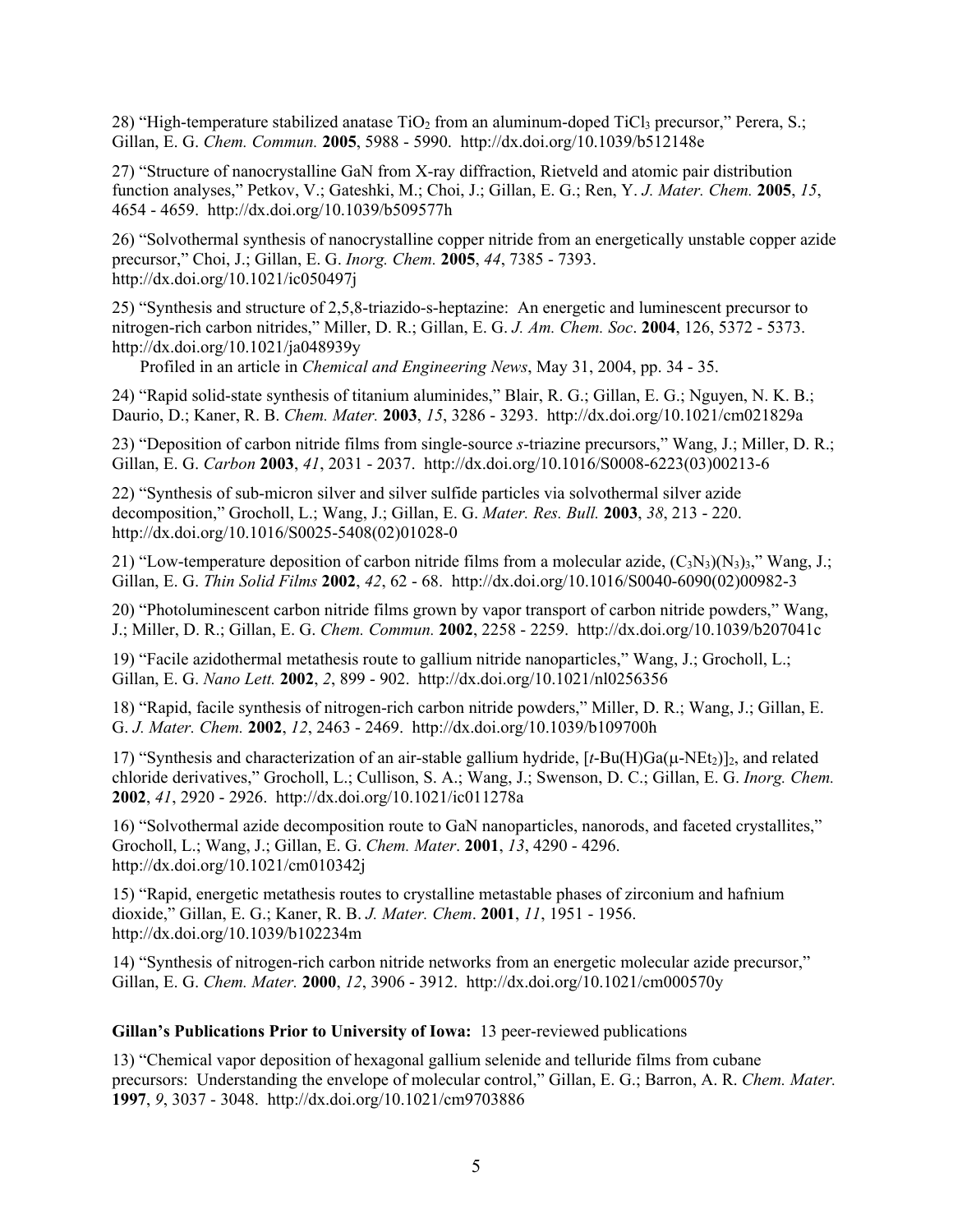12) "Volatility studies on gallium chalcogenide cubanes: Thermal analysis and determination of sublimation enthalpies," Gillan, E. G.; Bott, S. G.; Barron, A. R. *Chem. Mater.* **1997**, *9*, 796 - 806. http://dx.doi.org/10.1021/cm960485j

11) "*tert*-Amyl compounds of aluminum and gallium: Halides, hydroxides, and chalcogenides," Harlan, C. J.; Gillan, E. G.; Bott, S. G.; Barron, A. R. *Organometallics* **1996**, *15*, 5479 - 5488. http://dx.doi.org/10.1021/om9605185

10) "Synthesis of gallium chalcogenide cubanes and their use as CVD precursors for  $Ga_2E_3$  (E = S, Se)," Schulz, S.; Gillan, E. G.; Ross, J. L.; Rogers, L. M.; Rogers, R. D.; Barron, A. R. *Organometallics* **1996**, *15*, 4880 - 4883. http://dx.doi.org/10.1021/om960480w

9) "Chemical vapor deposition of gallium selenide and indium selenide nanoparticles," Stoll, S. L.; Gillan, E. G.; Barron, A. R. *Chem. Vap. Deposition* **1996**, *2*, 182 - 184. https://doi.org/10.1002/cvde.19960020506

8) "Synthesis of refractory ceramics via rapid metathesis reactions between solid-state precursors," Gillan, E. G.; Kaner, R. B. *Chem. Mater.* **1996**, *8*, 333 - 343. http://dx.doi.org/10.1021/cm950232a

7) "Rapid synthesis of transition metal borides by solid-state metathesis," Rao, L.; Gillan, E. G.; Kaner, R. B. *J. Mater. Res.* **1995**, *10*, 353 - 361. https://doi.org/10.1557/JMR.1995.0353

6) "Materials synthesis via solid-state metathesis reactions," Treece, R. E.; Gillan, E. G.; Kaner, R. B. *Comments Inorg. Chem.* **1995**, *16*, 313 - 337. https://doi.org/10.1080/02603599508035775

5) "Rapid solid-state synthesis of refractory nitrides," Gillan, E. G.; Kaner, R. B. *Inorg. Chem.* **1994**, *33*, 5693 - 5700. http://dx.doi.org/10.1021/ic00103a015

4) "Rapid solid state metathesis reactions for the synthesis of copper oxide and other metal oxides," Wiley, J. B.; Gillan. E. G.; Kaner, R. B. *Mat. Res. Bull.* **1993**, *28*, 893 - 900. https://doi.org/10.1016/0025-5408(93)90035-C

3) "Collisional probes and possible structures of La<sub>2</sub>C<sub>80</sub>," Yeretzian, C.; Hansen, K.; Alvarez, M. M.; Min, K. S.; Gillan, E. G.; Holczer, K.; Kaner, R. B.; Whetten, R. L. *Chem. Phys. Lett.* **1992**, *196*, 337 - 342. https://doi.org/10.1016/0009-2614(92)85978-J

2) "Endohedral rare-earth fullerene complexes," Gillan, E. G.; Yeretzian, C.; Min, K. S.; Alvarez, M. M.; Whetten, R. L.; Kaner, R. B. *J. Phys. Chem.* **1992**, *96*, 6869 - 6871. http://dx.doi.org/10.1021/j100196a006

1) "La2C80: A soluble dimetallofullerene," Alvarez, M. M.; Gillan, E. G.; Holczer, K.; Kaner, R. B.; Min, K. S.; Whetten, R. L. *J. Phys. Chem.* **1991***, 95*, 10561 - 10563. http://dx.doi.org/10.1021/j100179a014

#### **Gillan's Symposium Proceedings Publications**: 2 from UIowa work and 3 prior to Iowa

5) "Facile botanical templating strategies for the growth of porous metal oxides in artificial leaf-like macroscale structures for potential use in energy related catalysis," Gillan, E. G. in **From Molecules to Materials – Pathways to Artificial Photosynthesis**, *MRS Online Proc. Lib.* **2013**, vol. *1539*. https://doi.org/10.1557/opl.2013.1054

4) "Low-temperature solvothermal route to gallium nitride nanoparticles," Wang, J.; Grocholl, L.; Gillan, E. G. in **Synthesis, Functional Properties, and Applications of Nanostructures***, Mater. Res. Soc. (MRS) Symp. Proc.* **2001**, vol. *676*. https://doi.org/10.1557/PROC-676-Y8.15

3) "Group 13-16 precursors: What controls their volatility?," Gillan, E. G.; Bott, S. G.; Barron, A. R. in **Metal-Organic Chemical Vapor Deposition of Electronic Ceramics II,** *MRS Symp. Proc.* **1996**, *415*, 87 - 92. https://doi.org/10.1557/PROC-415-87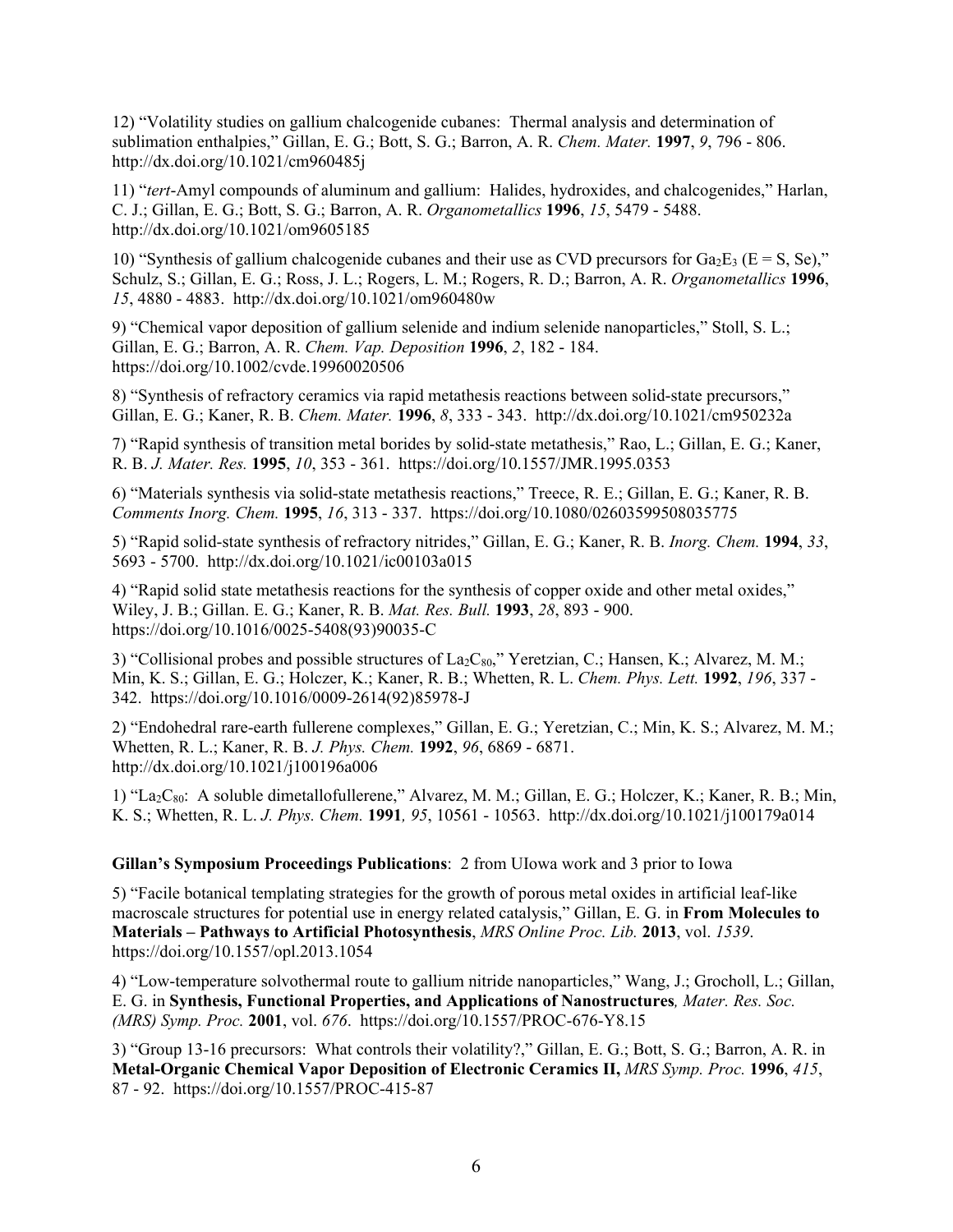2) "From ceramics to superconductors: Rapid materials synthesis by solid-state metathesis reactions," Treece, R. E.; Gillan, E. G.; Jacubinas, R. M.; Wiley, J. B.; Kaner, R. B. in **Better Ceramics Through Chemistry V,** *MRS Symp. Proc.* **1992**, *271*, 169 - 174.

1) "Solid state metathesis routes to layered transition metal dichalcogenides and refractory materials," Wiley, J. B.; Bonneau, P. R.; Treece, R. E.; Jarvis, R. F.; Gillan, E. G.; Rao, L.; Kaner, R. B. in **Supermolecular Architecture: Synthetic Control in Thin Films and Solids**, *ACS Symp. Ser.* **1991**, *499*, 369 - 383.

## **Invited Book Chapters and Magazine Articles**

Abeysinghe, J. P.; Gillan, E. G., "Thermochemical Reaction Strategies for the Rapid Formation of Inorganic Solid-State Materials," in *Dynamic Processes in Solids*, J. House Ed., Oxford: Elsevier, submitted **April 2021**. https://www.elsevier.com/books/kinetics-of-processes-in-the-solidstate/house/978-0-12-818876-7

*Rebuilding "Iowa Nice" in Shared Governance: From Sanction to Collaboration,* Sandra Daack-Hirsch, Frank Durham, Russell Ganim, Edward Gillan, and Justine Kolker, published online in *Academe*, American Association of University Professors (AAUP), **June 2019** https://www.aaup.org/article/rebuilding-"iowa-nice"-shared-governance-sanctioncollaboration#.XWRUqsR7m71

Nada, M.; Jayalath, S.; Gillan, E.; Grassian, V. H.; Larsen, S. C., "Zeolites and Mesoporous Silica: From Greener Synthesis to Surface Chemistry of Environmental and Biological Interactions," In: A. Douhal and M. Anpo, Eds., *Chemistry of Silica- and Zeolite-based Materials Synthesis, Characterization, and Applications* (Chp. 20), Oxford: Elsevier; **2019**, ISBN: 9780128178133, pp. 375-398. https://www.elsevier.com/books/chemistry-of-silica-and-zeolite-based-materials/douhal/978-0-12- 817813-3

Gillan E.G., "Precursor Chemistry - Group 13 Nitrides and Phosphides (Al, Ga, and In)," In: J. Reedijk and K. Poeppelmeier, Eds., *Comprehensive Inorganic Chemistry II*, Vol 1 (Chp. 32), Oxford: Elsevier; **2013**, pp. 969-1000. https://doi.org/10.1016/B978-0-08-097774-4.00132-7

# **Book Review**

"Nanocharacterisation," Hutchinson, J.; Kirkland, A. (eds), RSC Publishing, Cambridge UK, 2007. E. G. Gillan's review appeared in *Chemistry World* January **2008**, *5(1)*, 66.

# **Patents**

"Methods for production of metals on carbon nitride powders and composites and their use as catalysts in fuel cell electrochemistry," E. G. Gillan, D. R. Miller, D. C. Dunwoody, J. Leddy (provisional patent filed Jan. 2006, patent application Jan. 2007 (US 11/654,768, revisions filed in 2010-2015, abandoned).

"Rapid solid state synthesis of refractory materials," R. B. Kaner, P. R. Bonneau, E. G. Gillan, J. B. Wiley, R. F. Jarvis, Jr., and R. E. Treece, U.S. Patent 5,110,768, May 5, 1992. https://patents.google.com/patent/US5110768A/en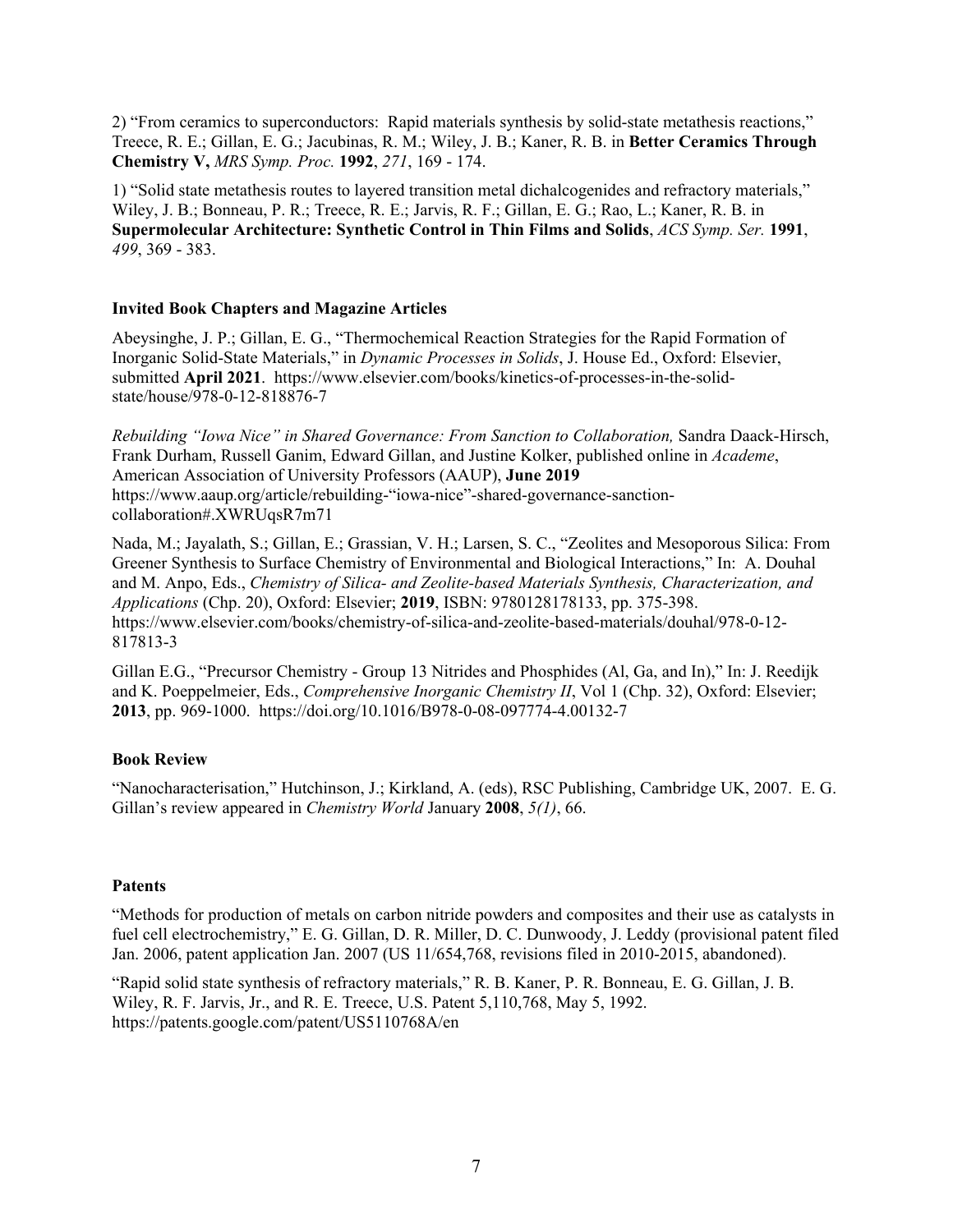#### **Gillan's Invited and Contributed Presentations for past 6 years (17 of 64 total, 54 from UI)**

64) (invited) "Solvent-Free Synthesis and Electrocatalytic Water Splitting Activity of Phosphorus-Rich 3d Metal Phosphides," 15<sup>th</sup> International conference on Materials Chemistry (MC15) - Materials for Energy, Royal Chemical Society, July 13, 2021.

63) "Synthesis, Properties and Electrocatalytic Activity of Phosphorus-Rich 3d Metal Phosphides," E. G. Gillan, Materials Research Society National Meeting (virtual), April 23, 2021.

62) (invited) "Precursor Routes to Inorganic Materials for Energy Relevant Photocatalysis and Electrocatalysis," **E. G. Gillan**, University of Wisconsin La Crosse, Feb. 14, 2020.

61) (invited) "Precursor Routes to Inorganic Materials for Energy Relevant Photocatalysis and Electrocatalysis," **E. G. Gillan**, Grinnell College, Grinnell, Iowa, Nov. 14, 2019.

60) (invited) "Precursor Routes to Inorganic Materials for Energy Relevant Photocatalysis and Electrocatalysis," **E. G. Gillan**, Bradley University, Peoria, Illinois, Nov. 7, 2019.

59) "Comparison of structure, properties, and electrocatalytic activity of phosphorus-rich metal phosphides," **E. G. Gillan**, A. Flores, M. D. Lovander, American Chemical Society National Meeting, Orlando, FL, April 2019. Session on: Structure-Property Correlations in Functional Inorganic Materials.

58) "Comparison of structure, properties, and photocatalytic activity of polymeric carbon nitrides synthesized from a reactive trichloromelamine precursor," **E. G. Gillan**, A. T. Montoya, American Chemical Society National Meeting, Orlando, FL, April 2019. Session on: Chemistry of Materials - Materials for Energy & Catalytic Applications.

57) "Synthesis and catalytic reactions with 3d and 4d phosphorus-rich metal phosphides," **E. G. Gillan**, American Chemical Society National Meeting, San Francisco, CA, April 2017.

56) (*Invited*) "Precursor routes to unusual structures of phosphides, nitrides, and oxides for photocatalysis and electrocatalysis," **E. G. Gillan**, University of Northern Iowa, Department of Chemistry, Cedar Falls, Iowa, November 2016.

55) (*Invited*) "Thermochemical synthesis of earth-abundant phosphorus-rich metal phosphides and metal thiophosphates for catalytic water splitting applications," **E. G. Gillan**, American Chemical Society National Meeting, San Diego, CA, March 2016.

54) (*Invited*) "Precursor routes to unusual phases and structures of phosphides, nitrides, and oxides for photocatalysis or electrocatalysis," **E. G. Gillan**, International Materials Research Congress (Mater. Res. Soc. and Sociedad Mexicana de Materiales), Cancun, Mexico, August 2015.

### **Gillan Group External Presentations – 40 external presentations over the past 23 years**

### **Current Grant Support**

National Science Foundation – Chemistry Division (Chemical Catalysis): \$448,709 (7/20 - 6/23), "Investigation of earth-abundant metal phosphides with polyphosphide anions as catalysts in hydrogen evolution reactions."

National Science Foundation – REU Site: Undergraduate Research in Nanoscience and Nanotechnology (3/2018 - 2/2021, extension to 2022 due to global pandemic). In August 2020, I became co-PI with Allan Guymon in Chem. Eng. because the current PI (Amanda Haes) became an NSF rotator in fall 2020.

**Total Grant Support since 1997** ~\$1.4 million in external and internal research funding (including from Office of Naval Research, Army Research Office, ACS-PRF, and NSF) and ~\$760K in department or university major equipment funding.